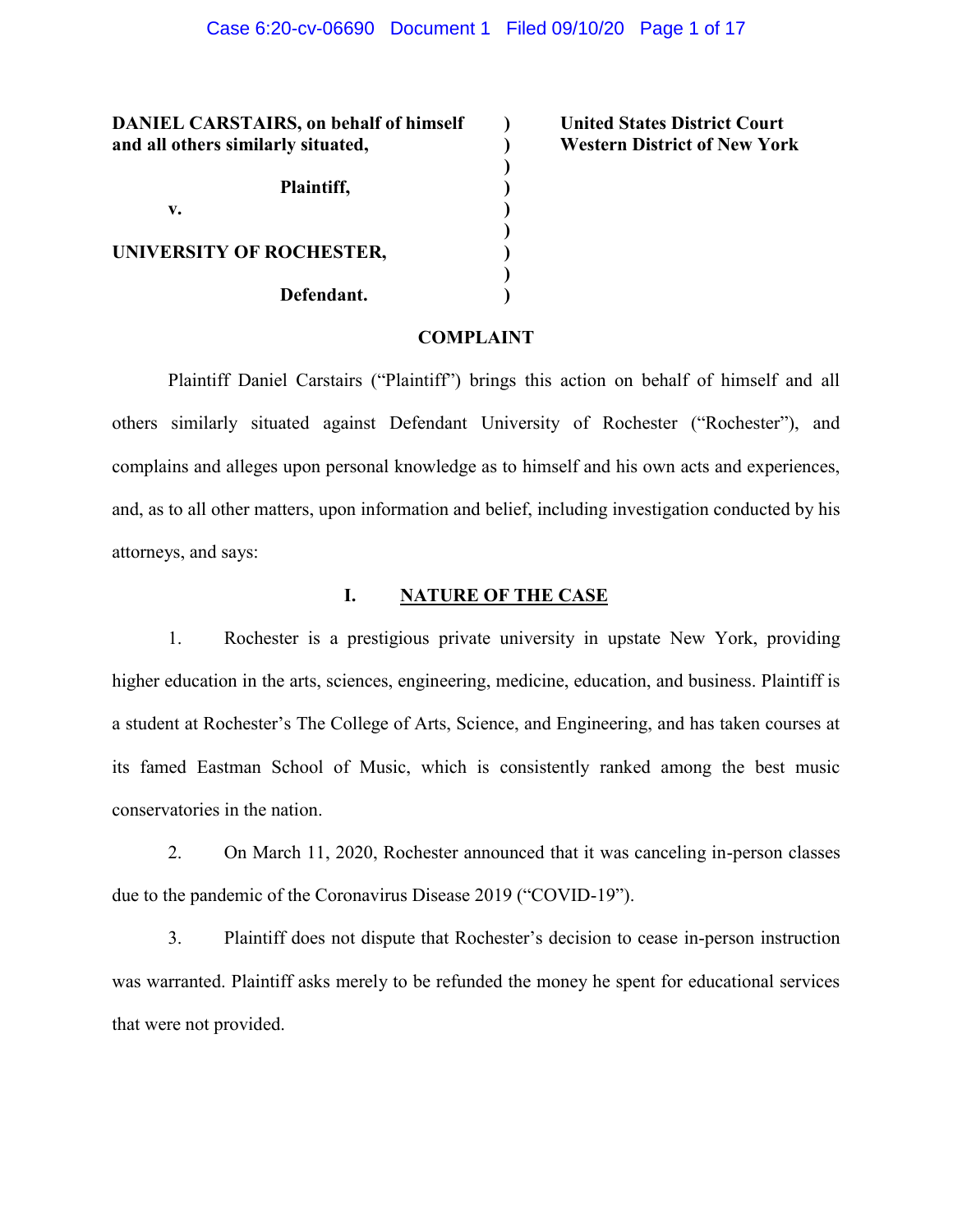## Case 6:20-cv-06690 Document 1 Filed 09/10/20 Page 2 of 17

4. For the Spring 2020 semester, students like Plaintiff paid Rochester over \$1,720 in tuition for each "credit hour" of education.<sup>1</sup> By Rochester's published policy, a "credit hour" is fifteen hours of "classroom or direct faculty instruction" plus thirty additional "hours of outof-class student work.<sup>"</sup> Undergraduate students like Plaintiff pay more than \$27,000 in tuition alone for a fifteen-week semester.

5. Prior to its March 11, 2020 announcement that it would cancel two days of classes and cease in-person instruction, Rochester permitted online education for only some courses in only some schools, and typically charged far less in tuition. For example, for the Spring 2020 semester, Rochester charged students \$1,720 per credit hour for undergraduate courses in arts, sciences, and engineering, but charged  $71\%$  less  $-$  \$503 per credit hour  $-$  for online undergraduate humanities and science courses.

6. For each credit hour in the Spring 2020 semester, students like Plaintiff received only seven hours  $-$  less than half  $-$  of the promised fifteen hours of "classroom or direct faculty instruction."

7. Though Rochester could no longer provide the remaining eight hours of classroom/direct faculty instruction per credit hour, Rochester demanded that students pay the full tuition price.

8. Students like Plaintiff also received dramatically less than the promised thirty hours of additional "out-of-class student work" per credit hour.

9. Similarly, students like Plaintiff paid hundreds of dollars in fees for services and access to facilities and equipment over the fifteen-week semester. Though Rochester provided

<sup>1</sup> For undergraduates, spring semester 2020 tuition is \$27,520 (and \$165 more for students in the Eastman School of Music). Rochester's student policies state that undergraduates are expected to carry "a normal academic load of 16 credits," or \$1,720 per credit hour, on average.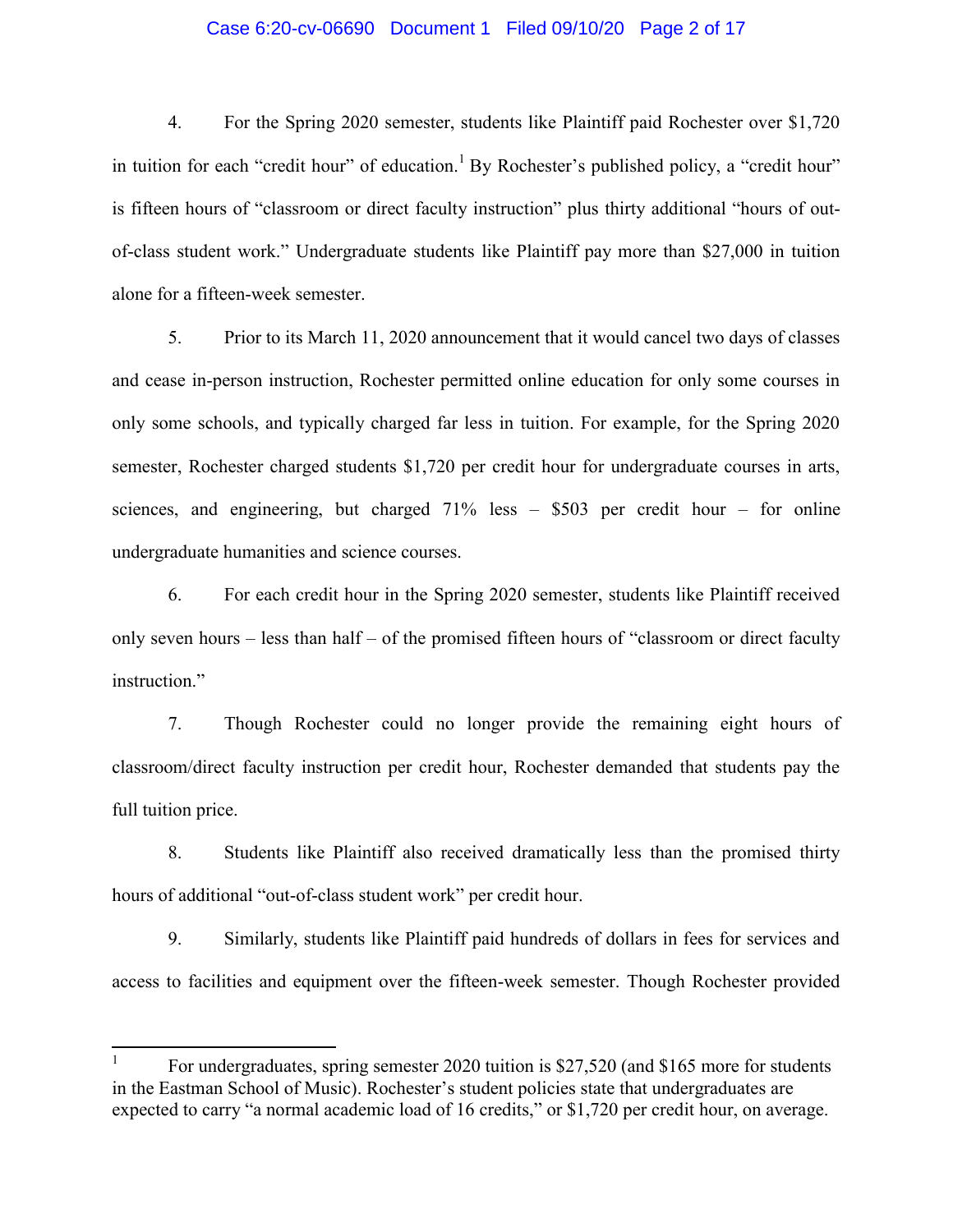## Case 6:20-cv-06690 Document 1 Filed 09/10/20 Page 3 of 17

these services and facility/equipment access for only seven weeks, and could not provide them for the full fifteen weeks, Rochester demanded that students pay fees for the entire fifteen-week semester.

10. While the effects of the COVID-19 crisis are shared by all individuals and institutions across the country, Rochester has failed to apportion the burden in an equitable manner or consistent with its obligations as an educational institution.

11. Rochester is not entitled, by either contract or equitable principles, to pass the entire cost of its COVID-19 related closure to its students and their families. Plaintiff and the putative class are entitled to a partial refund of the tuition, fees, and other related payments for in-person educational services, access to facilities, and/or related opportunities for which they paid that Rochester did not provide.

12. Rochester's online course policy and deeply discounted online course tuition reflects the inability of online classes to replicate the full academic opportunities and experiences of in-person instruction. Remote learning options cannot replace the comprehensive educational experience promised by Rochester. Access to facilities, materials, laboratories, faculty, student collaboration, and the opportunity for on campus living, school events, dialogue, feedback and critique are essential to the in-person educational experience.

13. For example, Plaintiff's chamber ensemble and organ classes could not be taught in an online format. For these classes, Rochester ceased providing any instruction. Beginning March 18, 2020, Rochester provided only online instruction for Plaintiff's chemistry classes, though it was similarly impossible to fulfill the courses' experiential laboratory portions.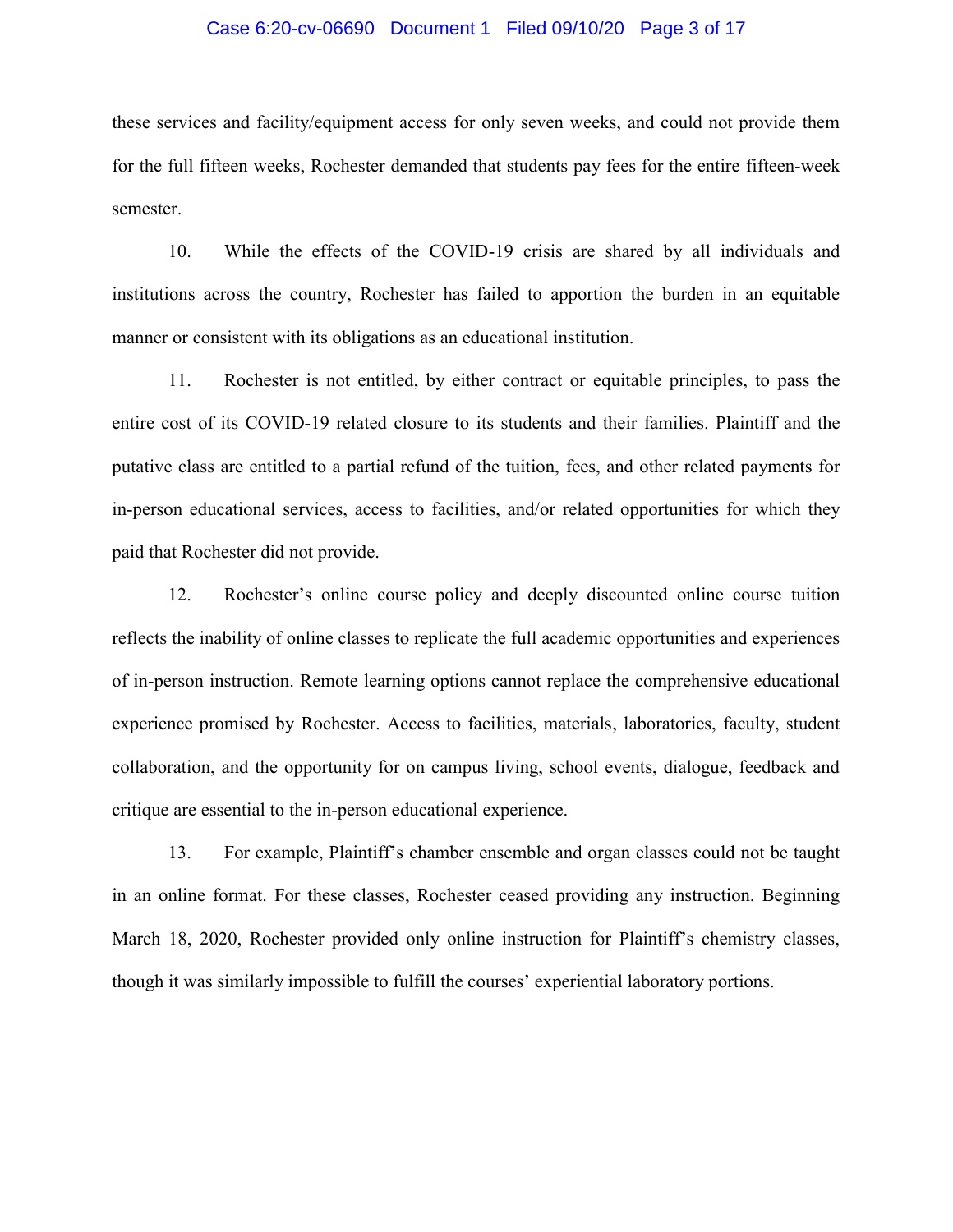## Case 6:20-cv-06690 Document 1 Filed 09/10/20 Page 4 of 17

14. Plaintiff and the putative class contracted and paid for an education, not course credits. They paid for the robust education and full experience of academic life on Rochester's campus; remote online learning cannot provide the same value as in-person education.

15. As a result, Rochester has financially damaged Plaintiff and the putative class members. Plaintiff brings this suit because Plaintiff and the class members did not receive the full value of the services for which they paid. They lost the benefit of their bargain and/or suffered out-of-pocket loss. They are entitled to recover compensatory damages, trebling where permitted, and attorneys' fees and costs.

16. Plaintiff seeks, for himself and the putative class members, a return of a prorated portion of the tuition, fees and other related costs, proportionate to the diminished value of online classes and the amount of time in the Spring 2020 and following semesters when Rochester ceased in-person classes, campus services and access to campus facilities, continuing through to such time as Rochester reinstates in-person classes.

#### **II. JURISDICTION AND VENUE**

17. The Court has original jurisdiction of this action pursuant to the Class Action Fairness Act, 28 U.S.C. § 1332(d), because at least one member of the Class, as defined below, is a citizen of a different state than Rochester, there are more than 100 members of the Class, and the aggregate amount in controversy exceeds five million dollars (\$5,000,000.00), exclusive of interest and costs.

18. Venue is proper in this Court pursuant to 28 U.S.C. § 1391 because Rochester is headquartered in this district.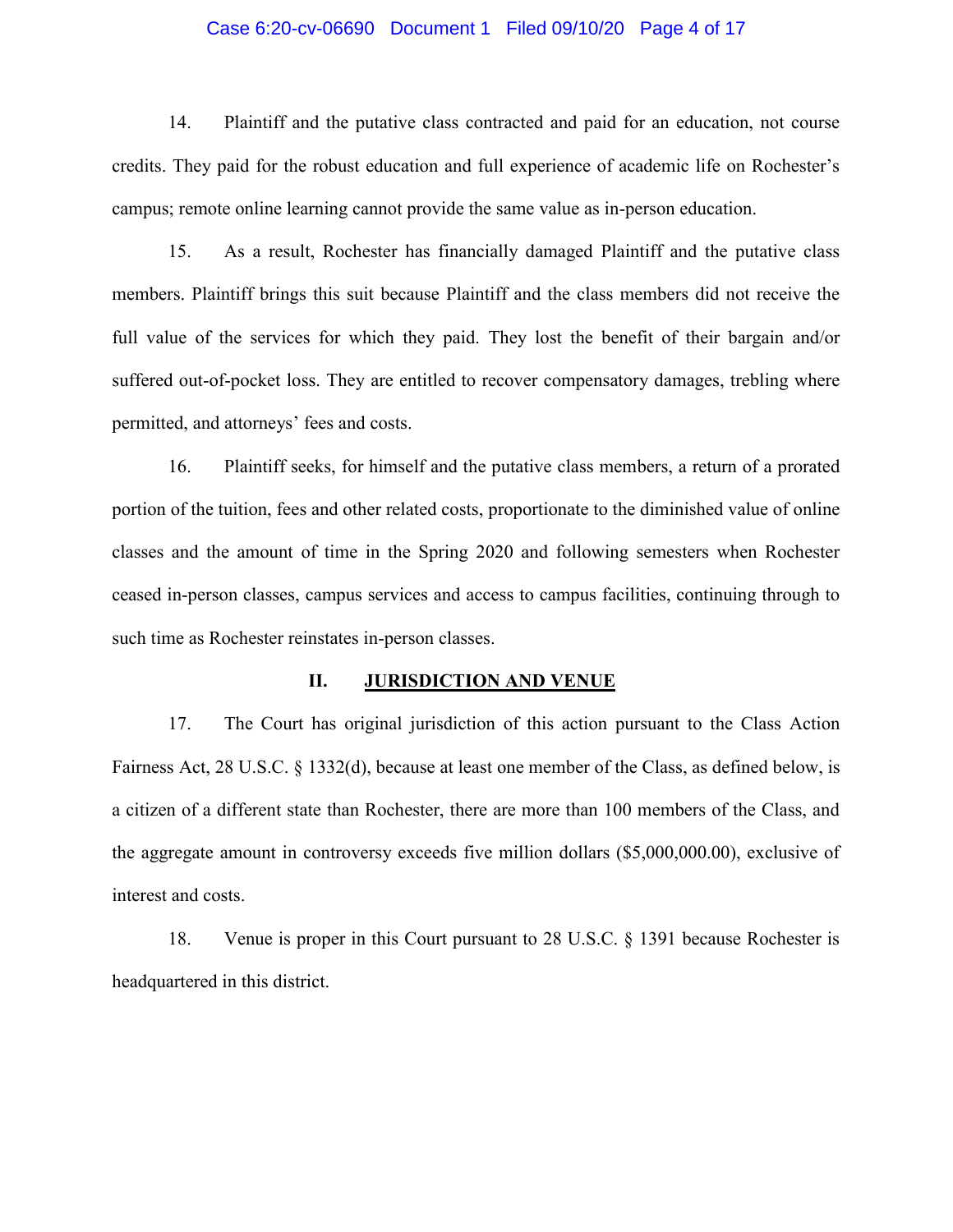#### Case 6:20-cv-06690 Document 1 Filed 09/10/20 Page 5 of 17

19. The Court has personal jurisdiction over Rochester because Rochester is headquartered in this district, because many of the acts and transactions giving rise to this action occurred in this district, and because Rochester conducts substantial business in this district.

#### **III. PARTIES**

20. Plaintiff Daniel Carstairs is a citizen and resident of the State of New York. Plaintiff has attended University of Rochester since the Fall 2018 semester. Plaintiff paid, either directly or through a third party paying on his behalf, approximately \$27,520 in tuition to Rochester for the 2020 Spring semester for a double major in chemistry and music.

21. University of Rochester is a private research university comprised of seven constituent schools. Rochester had a total enrollment of over 6,649 undergraduate students and over 4,893 graduate students for the 2019-2020 academic year. As of June 2018, Rochester reportedly had an endowment of \$2.47 billion.

22. Rochester was eligible to receive federal stimulus funding under the CARES Act, which provides for approximately \$14 billion for colleges and universities based on enrollment numbers in order to mitigate the financial impact of the COVID-19 crisis on both institutions and students. On April 27, 2020, Rochester applied for CARES Act funding. On May 6, 2020, Rochester received \$3,005,849 (50% of its total allocation). As of July 17, 2020, Rochester distributed \$2,953,224.48 to 4,439 students. The bulk of the funds, \$2,254,387, were distributed to students of The College of Arts, Science, and Engineering for: summer 2020 room and board based on financial need if the student was unable to return home due to COVID-19; storage and packing costs for students unable to pick up their belongings after spring break; and laptops for high-need students for a summer academic program.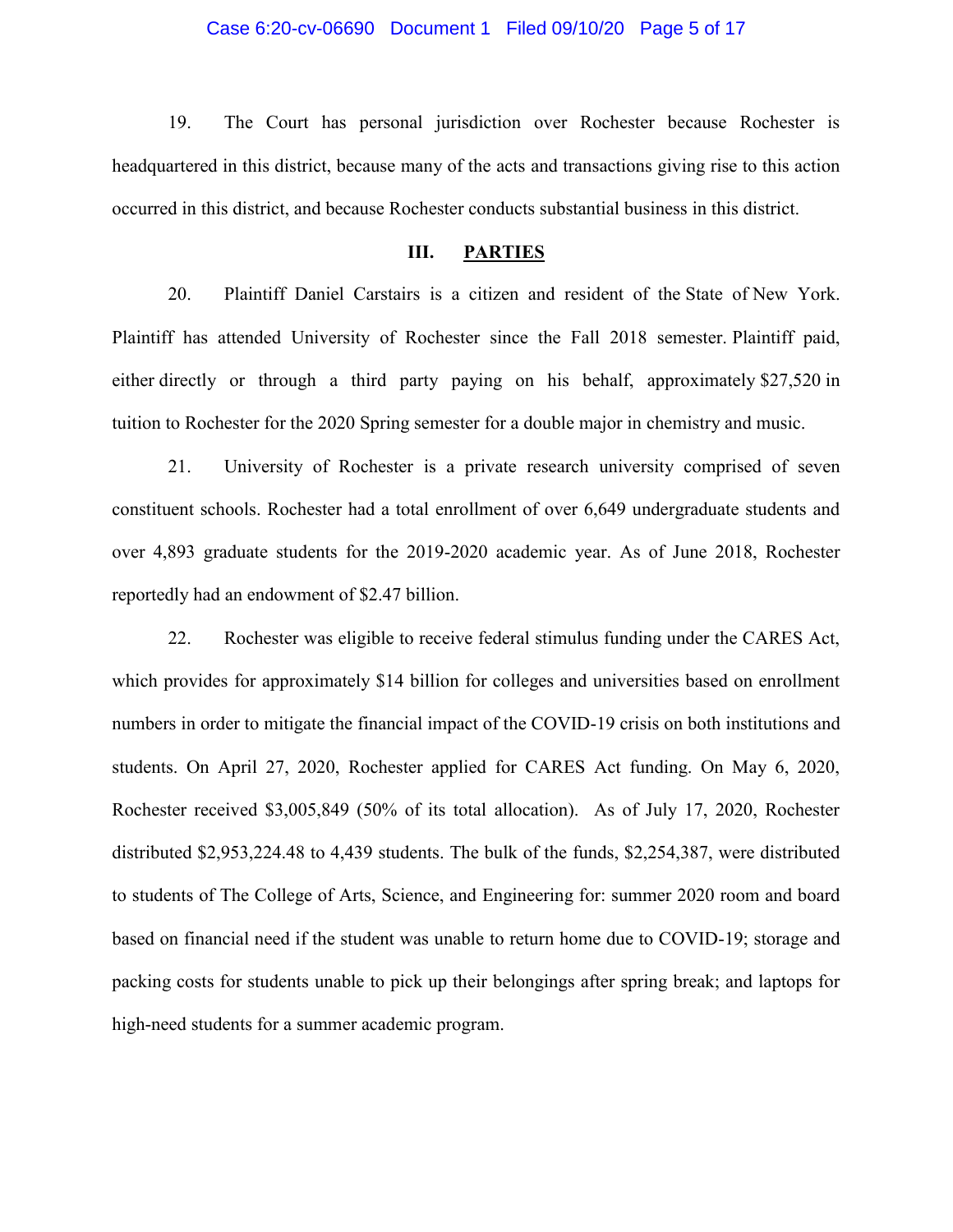# **IV. FACTUAL ALLEGATIONS**

## **A. Contract Terms**

23. Plaintiff and Class members entered into a contract with Rochester whereby, in exchange for the payment of tuition, fees and other related costs, Rochester would provide an agreed-upon number of classes through in-person instruction and access to physical resources and school facilities such as libraries, laboratories, and classrooms.

24. For each credit hour, Rochester promised to provide the education specified in the course catalog and course syllabus through fifteen hours of "classroom or direct faculty" instruction" and an additional minimum of thirty hours of out-of-class instruction work or the equivalent (such as laboratory work, internships, and studio work).<sup>2</sup>

25. Online instruction was not permitted as a substitute for "direct faculty instruction" unless the online format was tested, reviewed and approved by the school, and communicated to students before they registered for classes.<sup>3</sup> Under Rochester's personnel policy, even to prevent contagion, telecommuting was no substitute for physical presence.<sup>4</sup>

<sup>&</sup>lt;sup>2</sup> University of Rochester Credit Hour Policy and Compliance, available at [https://www.rochester.edu/provost/assets/PDFs/Credit%20Hour%20Policy.pdf.](https://www.rochester.edu/provost/assets/PDFs/Credit%20Hour%20Policy.pdf)

<sup>3</sup> *See, e.g.,* University of Rochester, Eastman School of Music Guidelines for Online Course Development ("To ensure that students have full information about the format of each course as they make registration decisions, departments will make decisions at least a semester in advance, and include that information as we publish the course schedule."), available at [https://www.esm.rochester.edu/academic-affairs/files/Online-Course-Development-Memo-for-](https://www.esm.rochester.edu/academic-affairs/files/Online-Course-Development-Memo-for-Faculty-1.pdf.)[Faculty-1.pdf.](https://www.esm.rochester.edu/academic-affairs/files/Online-Course-Development-Memo-for-Faculty-1.pdf.)

<sup>4</sup> *Compare* University of Rochester Personnel Policy/Procedure 324 (March, 2015), available at

http://web.archive.org/web/20190610183841/http://www.rochester.edu/working/hr/policies/pdfp olicies/324.pdf, *with* University of Rochester Personnel Policy/Procedure 324 (July 2020), available at https://www.rochester.edu/working/hr/policies/pdfpolicies/324.pdf.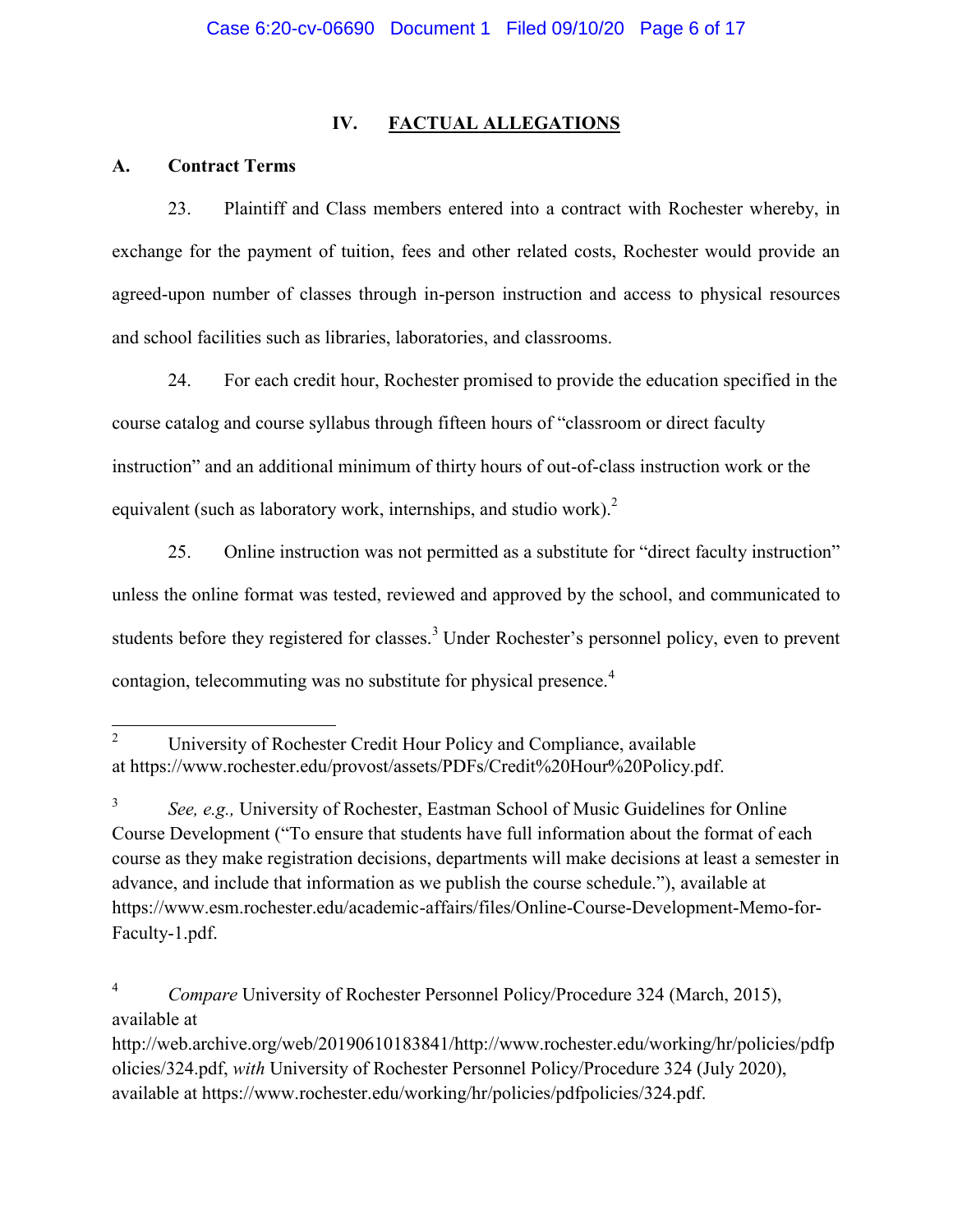26. Plaintiff accepted Rochester's offer.

27. Plaintiff substantially performed its contractual obligations. Rochester did not.

## **B. Closure of Campus and Suspension of In-Person Education**

28. On March 11, 2020, while students were on spring recess, Rochester announced it was canceling all in-person classes and effectively closed its campus.

29. While Rochester's decision to close campus and end in-person classes was warranted by circumstances, it effectively breached or terminated the contract Rochester had with each and every student and tuition provider, who paid for the opportunity to participate fully in the academic life on the Rochester campus.

30. Though all in-person instruction ended on March 6, 2020, some classes were taught in an online format beginning March 18, 2020. Even students with concentrations in areas where in-person instruction is especially crucial (such as music, theatre, and the sciences), Rochester provided either no instruction or only remote, online instruction.

31. As a result of the closure of Rochester's campuses and facilities, Rochester has failed to deliver the educational services, facilities, access and/or opportunities for which Plaintiff and the putative class contracted and paid, either directly or through a third-party on their behalf.

32. Rochester subsequently decided that in the Fall 2020, on-campus life would be drastically reduced with the vast majority of faculty and staff continuing to work remotely into the foreseeable future.

33. Though Plaintiff and members of the Class paid Rochester tuition in exchange for a full semester of in-person education, Rochester ceased to provide the in-person education it promised, and thus has failed to uphold its side of the agreement. Nonetheless, Rochester insists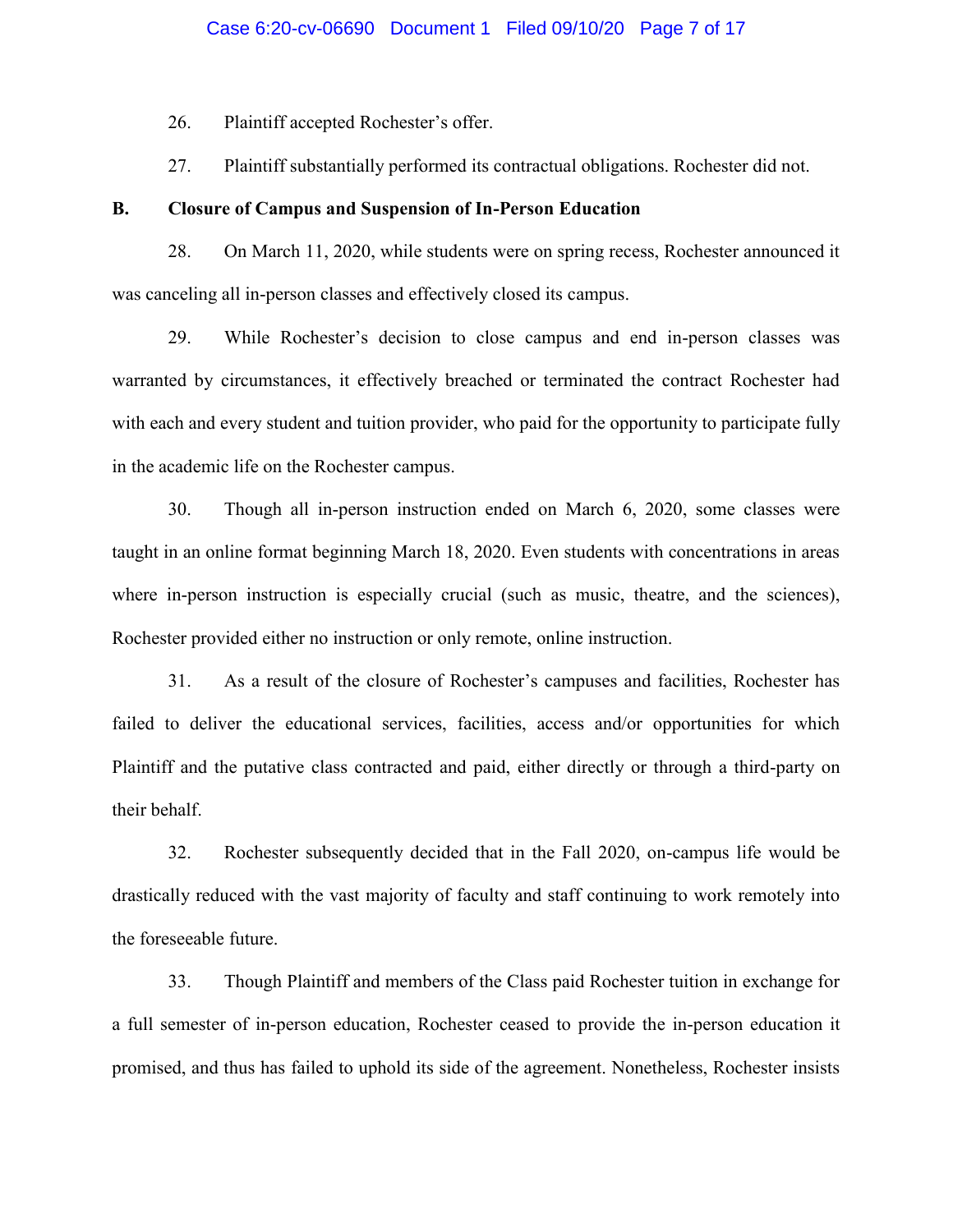## Case 6:20-cv-06690 Document 1 Filed 09/10/20 Page 8 of 17

that students uphold their side of the agreement, and refuses to refund tuition and related expenses.

 $34.$  In so doing, Rochester is attempting to replace the irreplaceable  $-$  on-campus life at an elite university – with "virtual learning" via online classes, and is attempting to pass off this substitute educational experience as the same as or just as good as full participation in the university's academic life.

35. Plaintiff and members of the Class paid Rochester tuition in reliance on its promise of teaching a certain number of courses in an in-person course format and with inperson facility access. Plaintiff did not choose to attend and/or pay tuition for an online institution of higher learning, but instead chose to attend Rochester's institution and enroll on an in-person basis.

## **C. Inferiority of Online Educational Experience**

36. As Rochester emphasized in its 2020 Faculty Handbook, "The absence of individual faculty members from campus interferes with the educational program of students and deprives colleagues of important intellectual stimulation.<sup>"5</sup>

37. At least one academic study found that "[o]nline courses do less to promote academic success than do in person courses." The study found that:

- a) Taking a course online reduced student achievement in that course by .44 points on the traditional four-point grading scale, a full one-third of a standard deviation;
- b) Specifically, students taking the in-person course earned roughly a B- (2.8

<sup>5</sup> 2020 University of Rochester Faculty Handbook at 44, available at [https://www.rochester.edu/provost/wp-content/uploads/2020/07/Faculty-Handbook\\_May-](https://www.rochester.edu/provost/wp-content/uploads/2020/07/Faculty-Handbook_May-2020.pdf)[2020.pdf](https://www.rochester.edu/provost/wp-content/uploads/2020/07/Faculty-Handbook_May-2020.pdf)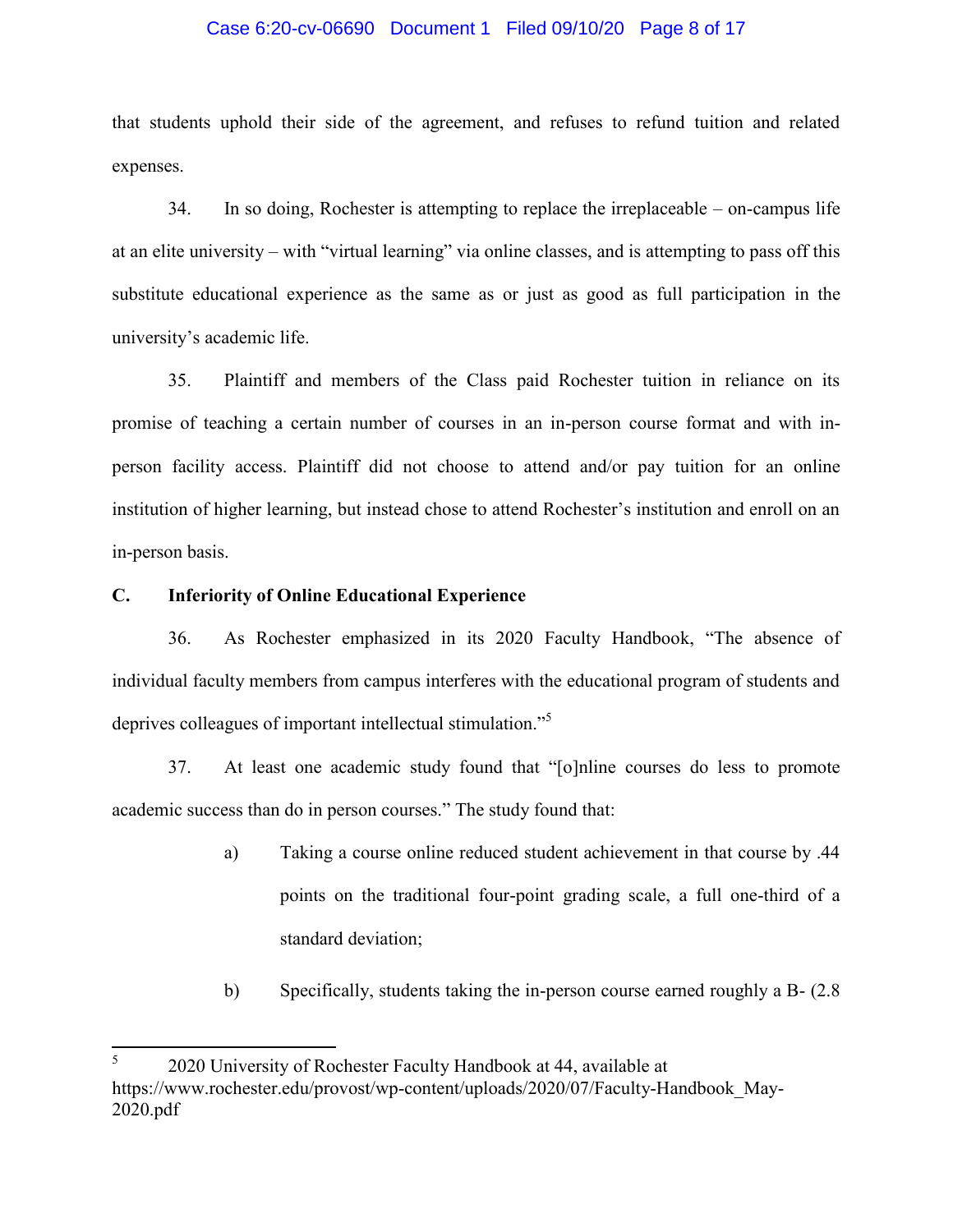GPA) versus a C (2.4 GPA) for students taking an online version of the same course;

- c) Taking a course online also reduces future grades by 0.42 points for courses taken in the same subject area in the following semester; and
- d) Taking an online course reduced the probability of the student remaining enrolled in the university a year later by over ten percentage points.

Eric P. Bettinger *et al., Virtual Classrooms: How Online College Courses Affect Student Success*, AMERICAN ECONOMIC REVIEW, Vol. 107, No. 9, p. 2857.

38. The move to online-only classes deprived students of the opportunity to benefit from a wide variety of academic and student events, on-campus entertainment, facilities, and athletic programs, which provided considerable value to Plaintiff and the Class members.

39. The online learning options Rochester offered for the Spring 2020 and Summer 2020 semesters, though consistent with safety measures, cannot provide the academic and collegiate experience Rochester extols.

## **D. Lower Tuition for Online Education**

40. In-person education is worth more than online education.

41. Accordingly, the tuition and fees for in-person instruction at Rochester are higher than tuition and fees for its own online classes and for other online institutions. Such costs cover not just the academic instruction, but encompass an entirely different experience which includes but is not limited to:

- a) Face to face interaction with professors, mentors, and peers;
- b) Access to facilities such as libraries, laboratories, computer labs, and study rooms;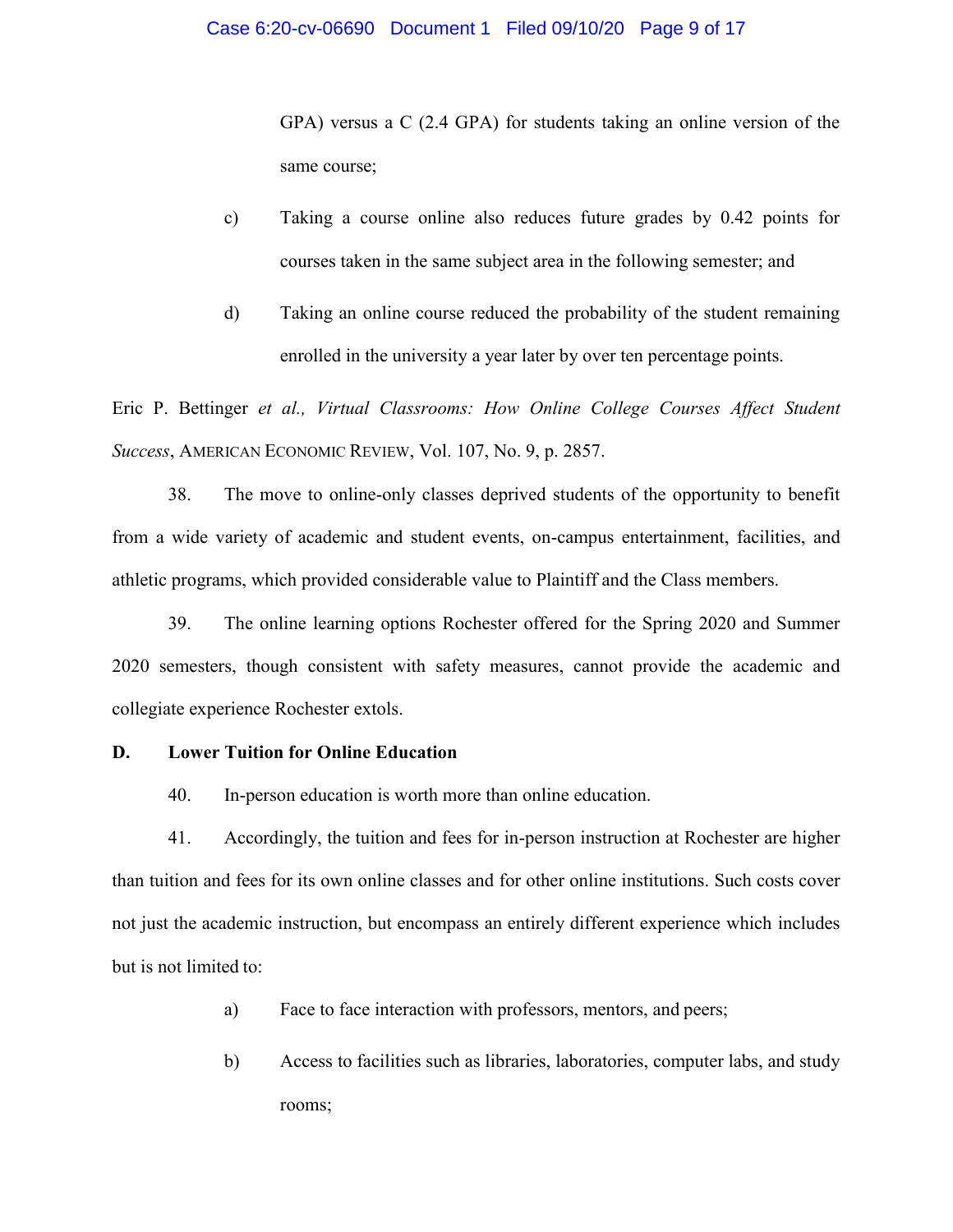- c) Student governance and student unions;
- d) Extra-curricular activities, groups, intramural sports, etc.;
- e) Student art, cultures, and other activities;
- f) Social development and independence;
- g) Hands on learning and experimentation; and
- h) Networking and mentorship opportunities.

42. The fact that Rochester students paid a higher price for an in-person education than they would have paid for an online education is illustrated by the vast price difference in Rochester's in-person, on-campus programs versus Rochester's own online learning program.

43. For example, for the Spring 2020 semester, Rochester charged undergraduate students of The College of Arts, Science, and Engineering an average of \$1,720 per credit hour. In comparison, Rochester charged only \$503 per credit hour  $-71\%$  less  $-$  for online undergraduate courses in the arts and sciences.

## **E. Damages**

44. Through this lawsuit, Plaintiff seeks for himself and Class members Rochester's disgorgement of the pro-rated portion of tuition and fees, proportionate to the amount of time that remained in the Spring 2020 semester when classes moved online and campus services ceased being provided, accounting for the value of classes canceled, the diminished value of educational opportunities, the reduced hours of instruction, as well as for each subsequent semester and continuing until Rochester resumes in-person classes. Plaintiff seeks return of these amounts on behalf of himself and the Class as defined below.

45. Plaintiff also seeks damages relating to Rochester's passing off an online,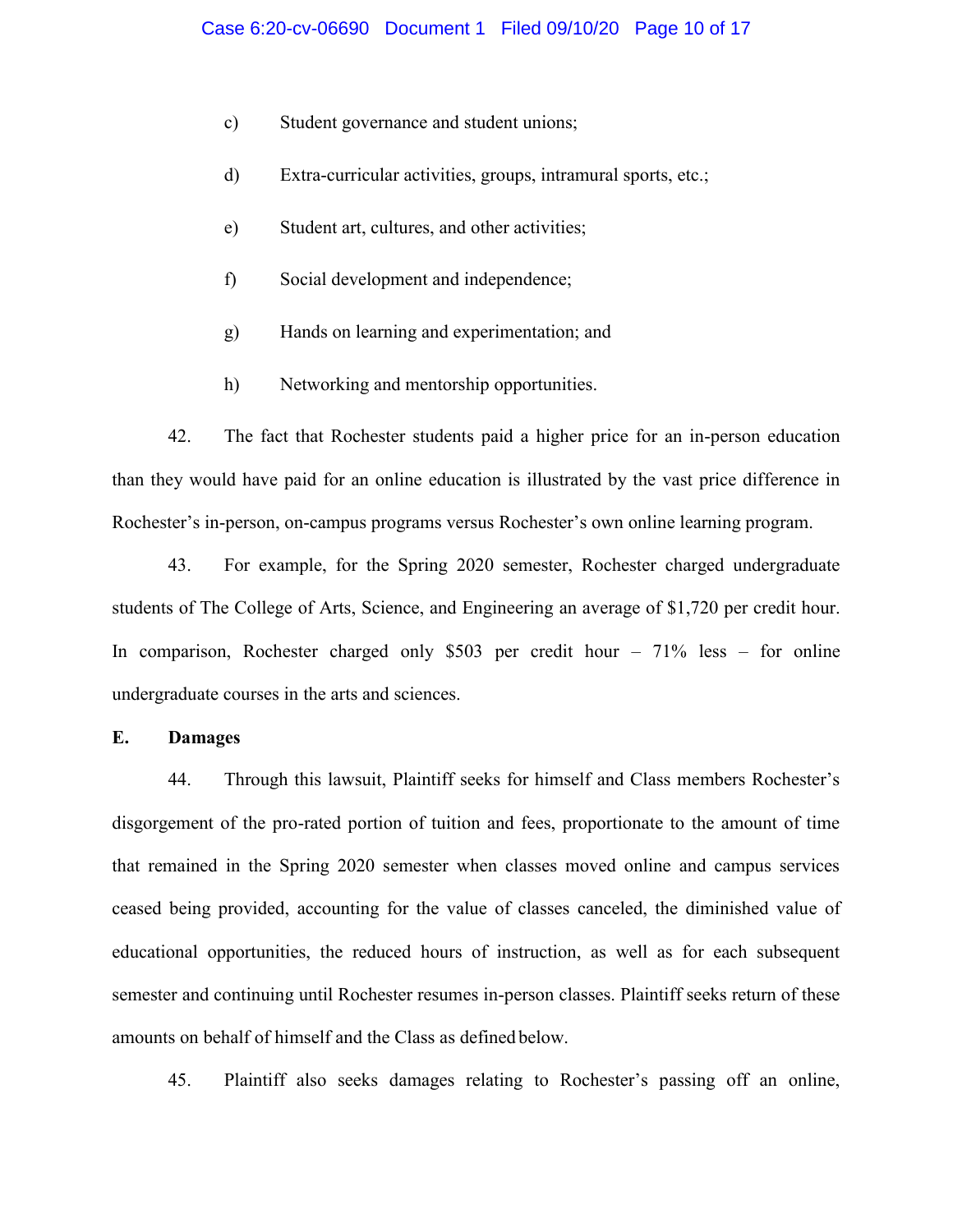"virtual" college experience as similar in kind to full immersion in the academic life of a college campus.

# **V. CLASS ACTION ALLEGATIONS**

46. Plaintiff seeks to represent a class defined as:

Any person who paid or caused to be paid tuition and/or fees to attend University of Rochester when classes and/or coursework were limited in whole or in part to online attendance as a result of or in connection with COVID-19.

Specifically excluded from the Class are Rochester, Rochester's officers, directors, trustees and agents, the judge assigned to this action, and any member of the judge's immediate family.

47. Subject to additional information obtained through further investigation and discovery, the foregoing definition of the Class may be expanded or narrowed by amendment or amended complaint.

48. **Numerosity.** The members of the Class are geographically dispersed and are so numerous that individual joinder is impracticable. Upon information and belief, Plaintiff reasonably estimates that there are thousands of members in the Class. Although the precise number of Class members is unknown to Plaintiff at this time, the true number of Class members is known by Rochester and may be determined through discovery. Class members may be notified of the pendency of this action by mail and/or publication through the distribution records of Rochester and third-party retailers and vendors.

49. **Existence and predominance of common questions of law and fact.** Common questions of law and fact exist as to all members of the Class and predominate over any questions affecting only individual Class members. These common legal and factual questions include, but are not limited to, the following:

a) whether Rochester accepted money from Class members in exchange for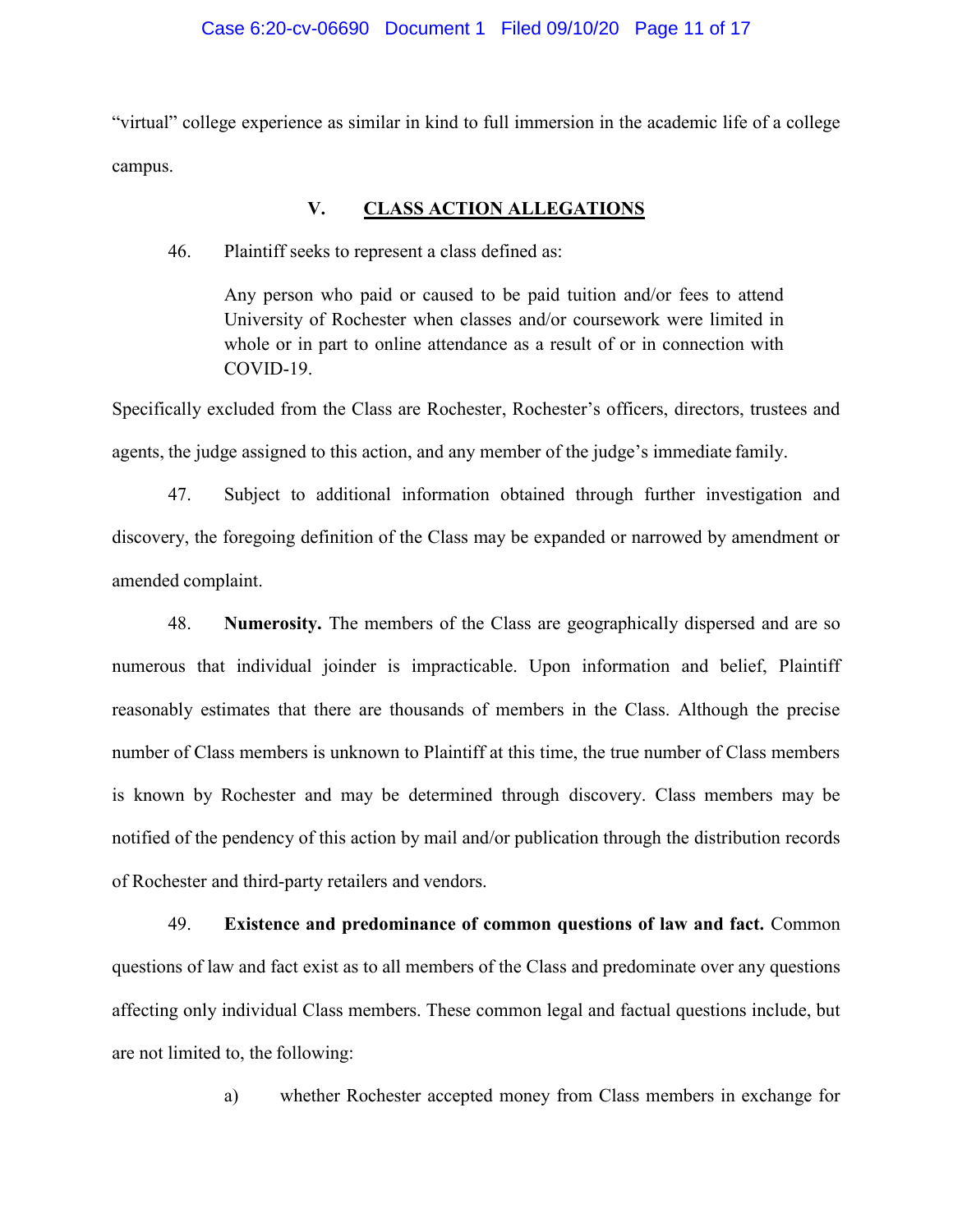the promise to provide services;

- b) whether Rochester provided the services for which Class members contracted;
- c) whether Class members are entitled to a refund for that portion of the tuition and fees that was contracted for services that Rochester did not provide; and
- d) whether Rochester is liable to Plaintiff and the Class for unjust enrichment.

50. **Typicality.** Plaintiff's claims are typical of the claims of the other members of the Class in that, among other things, all Class members were similarly situated and were comparably injured through Rochester's wrongful conduct as set forth herein. Further, there are no defenses available to Rochester that are unique to Plaintiff.

51. **Adequacy of Representation.** Plaintiff will fairly and adequately protect the interests of the Class. Plaintiff has retained counsel that is highly experienced in complex consumer class action litigation, and Plaintiff intends to vigorously prosecute this action on behalf of the Class. Furthermore, Plaintiff has no interests that are antagonistic to those of the Class.

52. **Superiority.** A class action is superior to all other available means for the fair and efficient adjudication of this controversy. The damages or other financial detriment suffered by individual Class members are relatively small compared to the burden and expense of individual litigation of their claims against Rochester. It would, thus, be virtually impossible for the Class on an individual basis, to obtain effective redress for the wrongs committed against them. Furthermore, even if Class members could afford such individualized litigation, the court system could not. Individualized litigation would create the danger of inconsistent or contradictory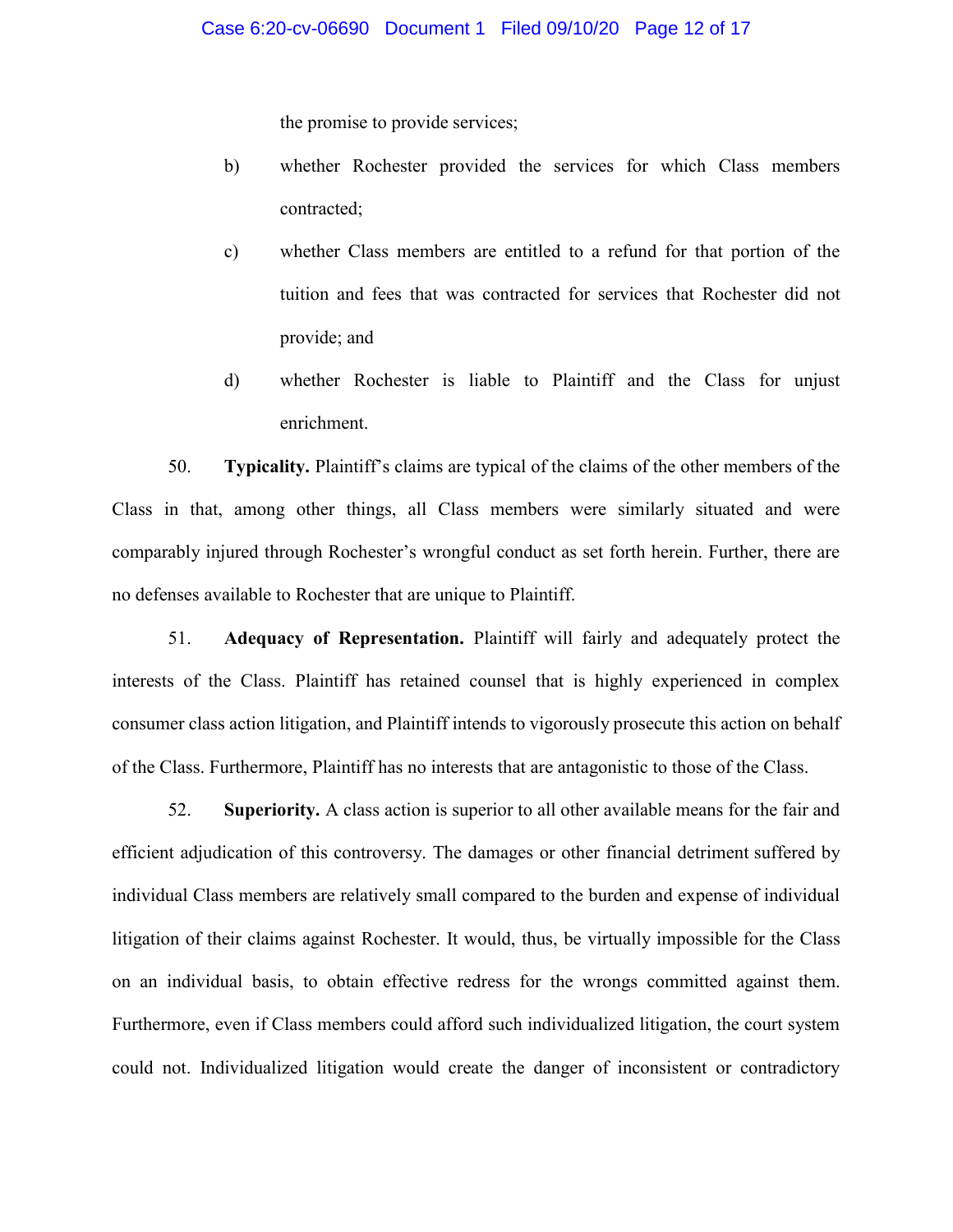## Case 6:20-cv-06690 Document 1 Filed 09/10/20 Page 13 of 17

judgments arising from the same set of facts. Individualized litigation would also increase the delay and expense to all parties and the court system from the issues raised by this action. By contrast, the class action device provides the benefits of adjudication of these issues in a single proceeding, economies of scale, and comprehensive supervision by a single court, and presents no unusual management difficulties under the circumstances.

- 53. In the alternative, the Class may also be certified because:
	- a) the prosecution of separate actions by individual Class members would create a risk of inconsistent or varying adjudications with respect to individual Class members that would establish incompatible standards of conduct for the Rochester; and/or
	- b) the prosecution of separate actions by individual Class members would create a risk of adjudications with respect to them that would, as a practical matter, be dispositive of the interests of other Class members not parties to the adjudications, or substantially impair or impede their ability to protect their interests; and/or
	- c) Rochester has acted or refused to act on grounds generally applicable to the Class as a whole, thereby making appropriate final declaratory and/or injunctive relief with respect to the members of the Class as a whole.

## **COUNT I Breach of Contract**

54. Plaintiff restates, realleges, and incorporates by reference the allegations contained in all preceding paragraphs of this complaint as if fully set forth herein.

55. Plaintiff brings this claim individually and on behalf of the members of the Class against Rochester.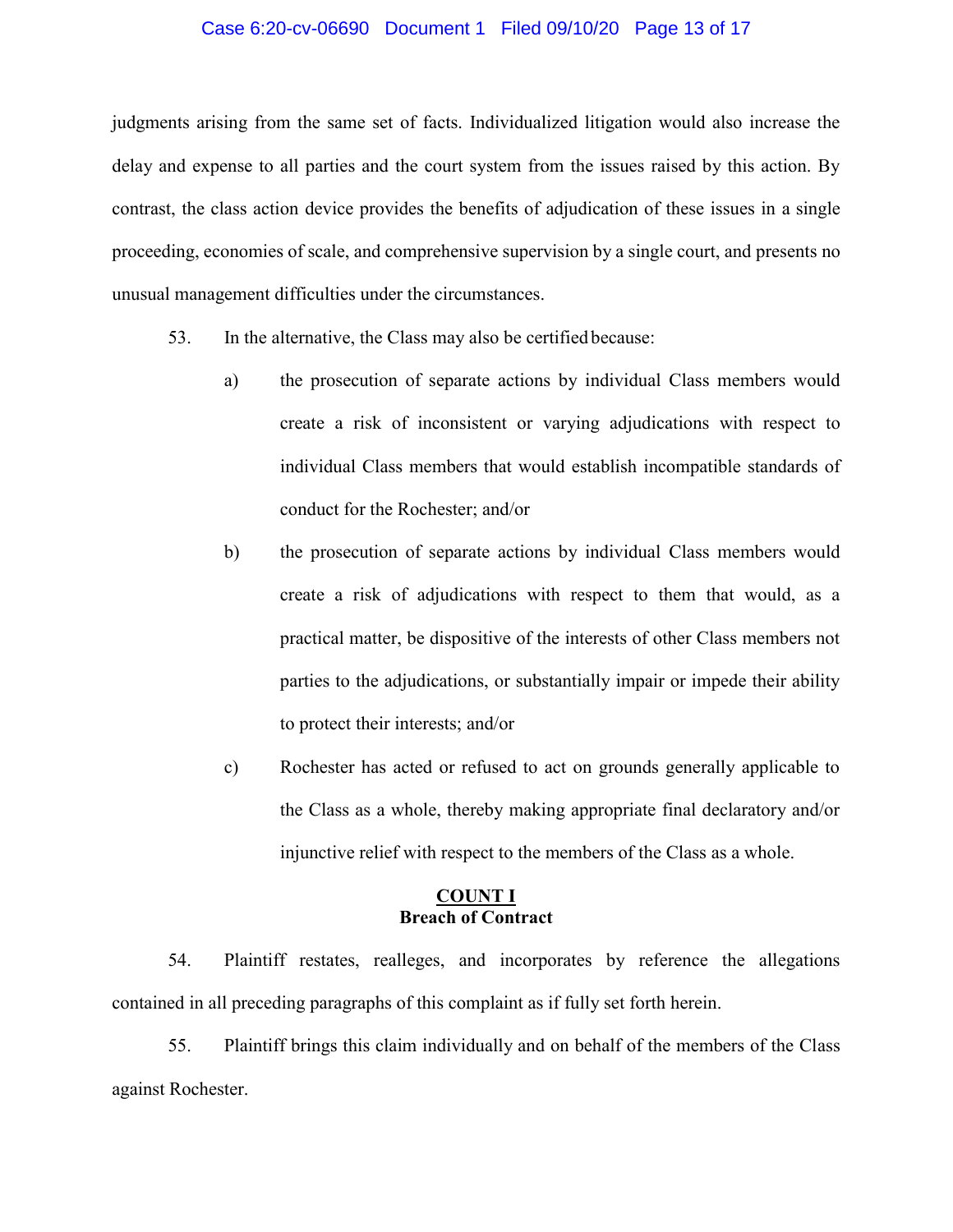### Case 6:20-cv-06690 Document 1 Filed 09/10/20 Page 14 of 17

56. Through its student policies, the admission agreement, and payment of tuition and fees, Plaintiff and each member of the Class entered into a binding contract with Rochester.

57. As part of the contract, and in exchange for the aforementioned consideration, Rochester promised to provide in-person education services, including in-person instruction and access to on-campus resources, for the full duration of the Spring 2020 semester, and continuing into the 2020-2021 academic year.

58. Plaintiff and Class members fulfilled their end of the bargain when they paid monies due for tuition, fees, and related expenses.

59. Rochester has failed to provide the contracted-for services but has retained tuition monies paid by Plaintiff andthe Class, and refuses to issue a corresponding tuition adjustment.

60. Plaintiff and members of the Class have suffered damage as a direct and proximate result of Rochester's breach, including but not limited to deprivation of the education, experience, and services that they were promised and for which they have already paid.

61. As a direct and proximate result of Rochester's breach, Plaintiff and the Class are entitled to damages, to be decided by the trier of fact in this action, to include but not be limited to reimbursement of certain tuition, fees, and other expenses that were collected by Rochester for services that Rochester has failed to deliver.

## **COUNT II Unjust Enrichment**

62. Plaintiff restates, realleges, and incorporates by reference the allegations contained in all preceding paragraphs of this complaint as if fully set forth herein.

63. Plaintiff brings this claim individually and on behalf of the members of the Class against Rochester, and in the alternative to Count I.

64. Plaintiff and members of the Class conferred a benefit on Rochester in the form of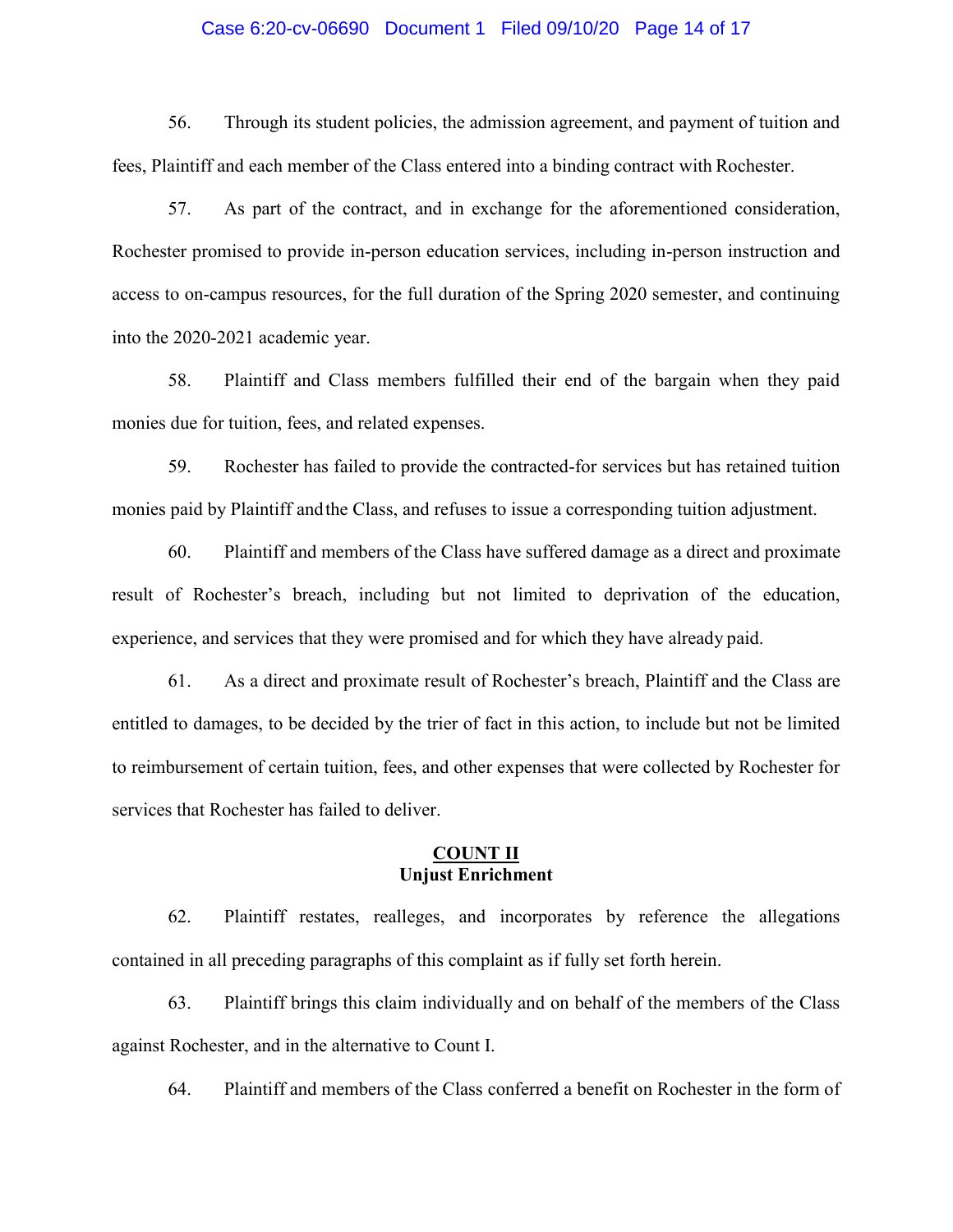#### Case 6:20-cv-06690 Document 1 Filed 09/10/20 Page 15 of 17

monies paid for tuition, fees, and related expenses in exchange for certain service and promises. This tuition was intended to cover in-person educational services for the academic semester.

65. Rochester voluntarily accepted and retained this benefit by accepting payment.

66. Rochester has retained this benefit even though it ceased providing the full education, experience, and services for which the tuition and fees were collected.

67. The online education services Rochester substituted for the in-person education for which Plaintiff and class members paid has a substantially lesser value, but Rochester has nonetheless retained full payment.

68. It would be unjust and inequitable for Rochester to retain benefits in excess of the services it provided, and Rochester should be required to disgorge any tuition, fees and related expenses that exceed the value of online education.

## **PRAYER FOR RELIEF**

WHEREFORE, Plaintiff, individually and on behalf of all others similarly situated, seeks judgment against Rochester as follows:

A. For an order certifying the Class under Rule 23 of the Federal Rules of Civil Procedure and naming Plaintiff as representative of the Class and Plaintiff's attorneys as Class Counsel to represent the Class;

B. For an order finding in favor of Plaintiff and the Class on all counts asserted herein;

C. For actual, compensatory, and punitive damages in amounts to be determined by the Court and/or jury;

D. For prejudgment interest on all amounts awarded;

E. For an order of restitution and all other forms of equitable monetary relief;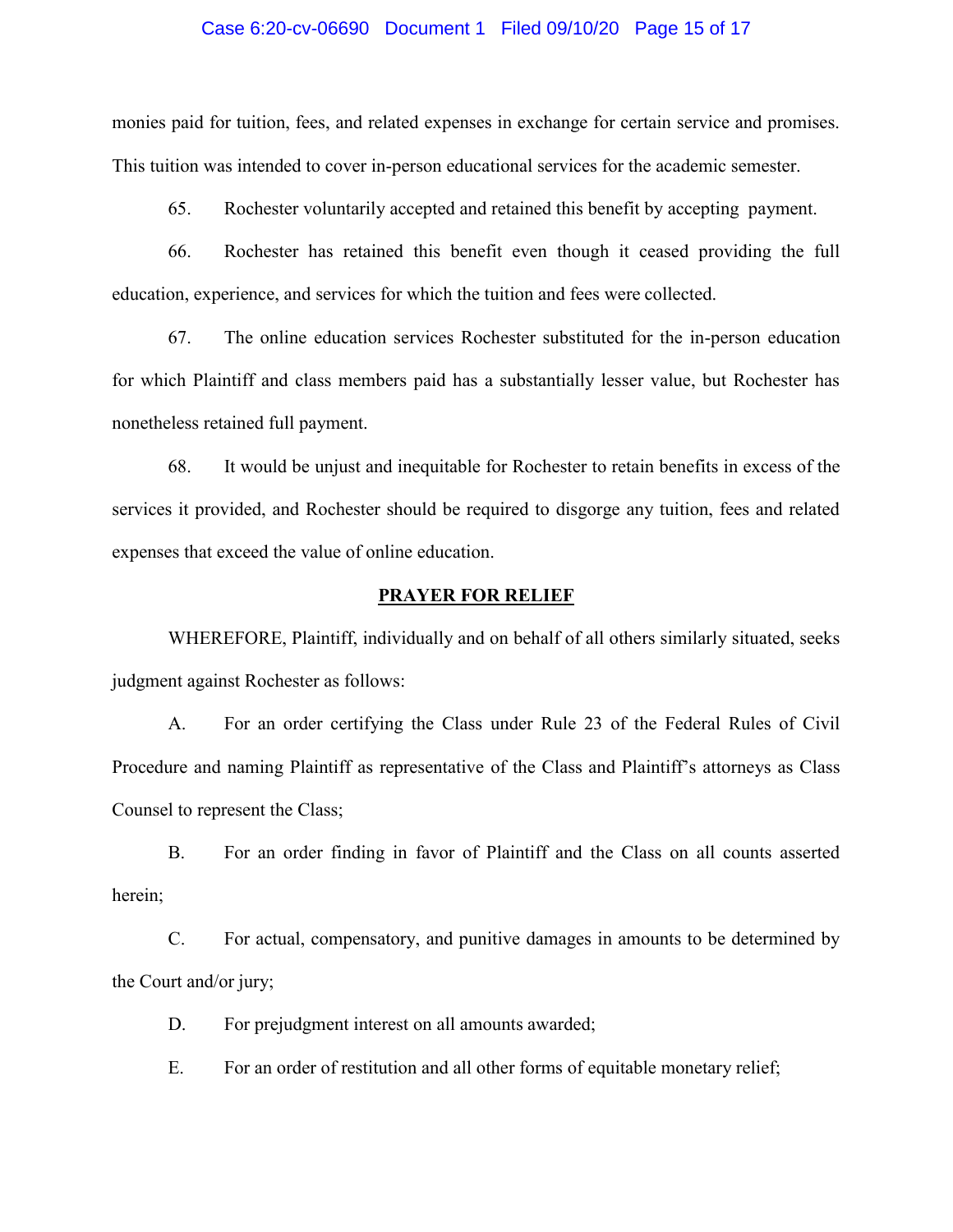F. For injunctive and declaratory relief as the Court may deem proper;

G. For an order awarding Plaintiff and the Class reasonable attorneys' fees and expenses and costs of suit; and

H. All other relief to which Plaintiff and members of the Class may be entitled by law or in equity.

## **JURY DEMAND**

Pursuant to Federal Rule of Civil Procedure 38(b), Plaintiff demands a trial by jury of any and all issues in this action so triable of right.

Dated: September 10, 2020 Respectfully submitted,

DANIEL CARSTAIRS*, on behalf of himself and all others similarly situated.*

By:

*/s/ Seth J. Andrews\_\_\_\_\_\_\_* Seth J. Andrews, Esq. **Law Offices of Kenneth Hiller, PLLC**. 6000 North Bailey Ave., Suite 1A Amherst, NY 14226 T: (716) 564-3288 F: (877) 891-1189 sandrews@kennethhiller.com

Yvette Golan\* **THE GOLAN FIRM** 2000 M Street, NW, Suite #750-A Washington, D.C. 20036 T: (866) 298-4150 F: (928) 441-8250 [ygolan@tgfirm.com](mailto:ygolan@tgfirm.com)

\**Pro hac vice* forthcoming

James A. Francis\* John Soumilas\* David A. Searles\*